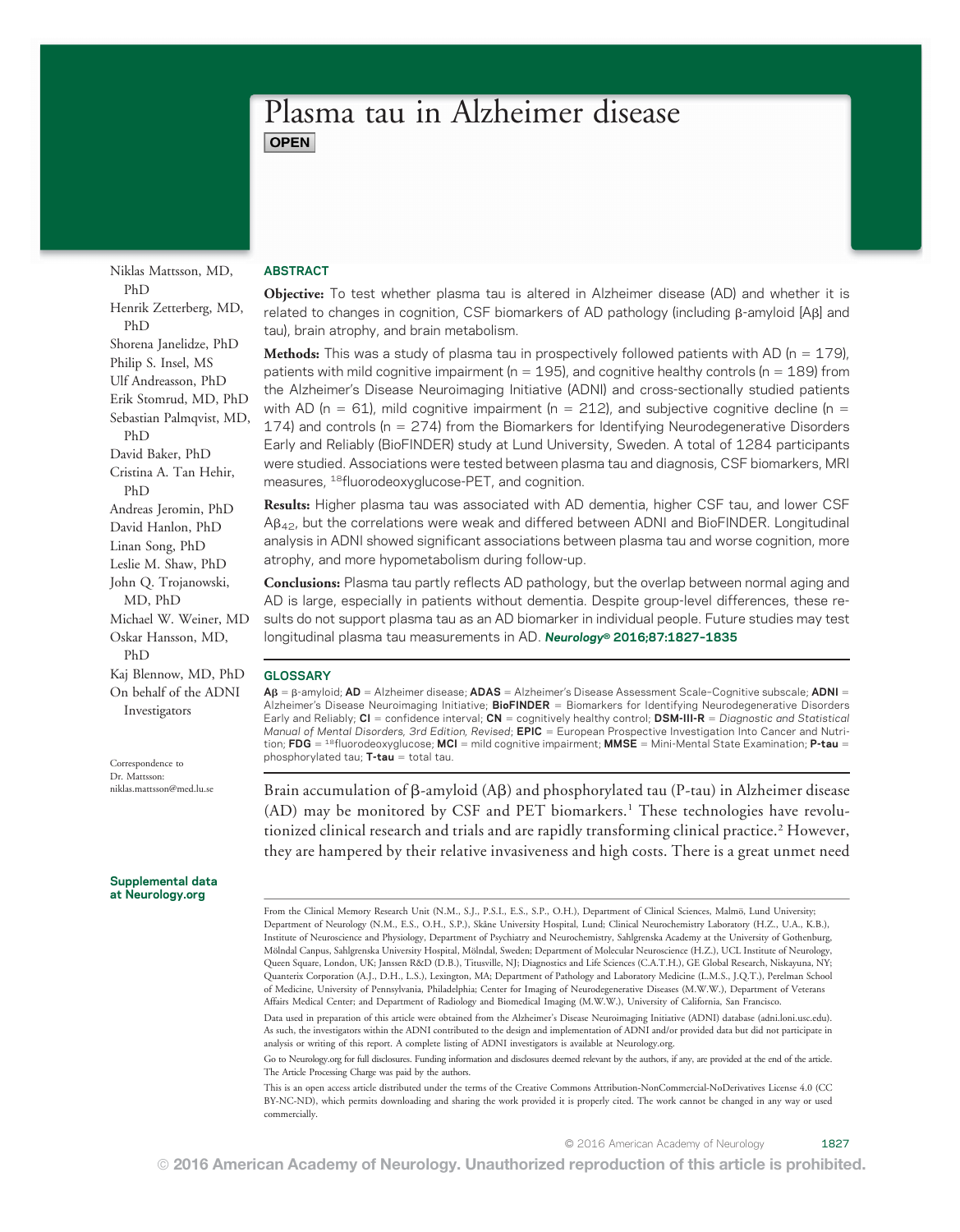for less invasive and cheaper biomarkers of AD pathology. Plasma tau is a candidate because tau is a brain-specific protein that may be expected to leak from brain interstitial fluid to the plasma compartment in AD. Most studies of plasma tau in AD have been small, including up to  $\approx$  150 participants, $3-8$  with one study including 273 participants.<sup>9</sup> The results have been contradictory, showing clearly elevated levels in AD (several studies from one group<sup>3,6,8</sup>), mild elevations in  $AD$ ,<sup>7</sup> no difference between patients with AD and controls,<sup>9</sup> or reduced levels in AD.<sup>4,5</sup>

To clarify the role of plasma tau in AD, we used an ultrasensitive digital ELISA method in 2 large cohorts with 563 participants from a prospective North American study and 721 participants from a cross-sectional Swedish study. We tested the hypotheses that plasma tau is elevated in AD dementia, correlates with reduced CSF  $\text{AB}_{42}$  and increased CSF total tau (T-tau) and P-tau (biomarkers of AD pathology), and correlates with cognitive impairment, brain atrophy, and reduced brain metabolism.

METHODS ADNI study design. As noted on the Alzheimer's Disease Neuroimaging Initiative (ADNI) database, "Data were obtained from the Alzheimer's Disease Neuroimaging Initiative (ADNI) database [\(adni.loni.usc.edu\)](http://adni.loni.usc.edu). The ADNI was launched in 2003 as a public-private partnership, led by Principal Investigator Michael W. Weiner, MD. For up-to-date information, see [www.adni-info.org](http://www.adni-info.org/)" ([http://adni.](http://adni.loni.usc.edu/wp-content/uploads/how_to_apply/ADNI_DSP_Policy.pdf) [loni.usc.edu/wp-content/uploads/how\\_to\\_apply/ADNI\\_DSP\\_](http://adni.loni.usc.edu/wp-content/uploads/how_to_apply/ADNI_DSP_Policy.pdf) [Policy.pdf](http://adni.loni.usc.edu/wp-content/uploads/how_to_apply/ADNI_DSP_Policy.pdf)). ADNI participants have been recruited from >50 sites across the United States and Canada. For the current study, we used data accessed at the ADNI database on November 11, 2015.

ADNI participants. Our ADNI cohort consisted of all cognitively healthy controls (CNs), patients with mild cognitive impairment (MCI), and patients with AD dementia with available baseline plasma tau samples from ADNI-1. Inclusion and exclusion criteria were described in detail previously.10 Briefly, all ADNI-1 participants were between the ages of 55 and 90 years, had completed at least 6 years of education, were fluent in Spanish or English, and had no significant neurologic disease other than AD. CNs had a Mini-Mental State Examination (MMSE) score  $\geq$ 24 and Clinical Dementia Rating score of 0. Patients with MCI had an MMSE score  $\geq$ 24, objective memory loss tested by delayed recall of the Wechsler Memory Scale Logical Memory II (>1 SD below the normal mean), a Clinical Dementia Rating score of 0.5, preserved activities of daily living, and absence of dementia. Patients with AD dementia fulfilled the National Institute of Neurologic and Communicative Disorders and Stroke and the Alzheimer's Disease and Related Disorders Association criteria

for probable AD<sup>11</sup> and had an MMSE score of 20 to 26 and Clinical Dementia Rating score of 0.5–1.0.

ADNI measurements. Several of the ADNI procedures have been described previously.<sup>12,13</sup> CSF A $\beta$ <sub>42</sub>, T-tau, and P-tau were measured with the multiplex xMAP Luminex platform (Luminex Corp, Austin, TX) with the INNOBIA AlzBio3 kit (Fujirebio, Ghent, Belgium). Participants were classified as Abpositive or -negative with the use of a previously established cutoff (CSF  $\text{A}\beta_{42}$  <192 pg/mL).<sup>13</sup> Using this cutoff, we excluded 9 patients with AD dementia who were Aß-negative and therefore likely misdiagnosed. Cognition was assessed by MMSE and Alzheimer's Disease Assessment Scale–Cognitive subscale (ADAS-cog; at screening and 6, 12, 18, 24, 36, and 48 months; n: CNs, 189, 181, 175, 0, 168, 157, and 102; MCI, 195, 188, 182, 167, 154, 130, and 68; AD, 179, 167, 151, 4, 131, 12, and 3). Structural brain images were acquired with 1.5T MRI scanners (at screening and 6, 12, 18, 24, 36 and 48 months; n: CNs, 193, 176, 164, 0, 150, 125, and 86; MCI, 195, 180, 169, 151, 133, 96, and 54; AD, 177, 156, 136, 1, 101, 2, and 1) with T1-weighted MRI scans using a sagittal volumetric magnetization prepared rapid gradient echo sequence.<sup>14</sup> FreeSurfer was used for quantification of volumes.<sup>14</sup> Right and left hippocampi were averaged. 18Fluorodeoxyglucose (FDG)- PET image data were acquired (at screening and 6, 12, 18, 24, 36 and 48 months; n: CNs, 86, 80, 73, 0, 71, 61, and 51; MCI, 96, 90, 88, 80, 72, 57, and 29; AD, 91, 83, 71, 1, 55, 1, and 1) as described previously.15 For FDG-PET, we averaged counts of the lateral and medial frontal, anterior, and posterior cingulate, lateral parietal, and lateral temporal regions. The data were obtained from 2005 to 2014.

BioFINDER study design, participants, and measurements. From the Swedish 4-center Biomarkers for Identifying Neurodegenerative Disorders Early and Reliably (BioFINDER) study, we included CNs, patients without dementia with mild cognitive symptoms characterized as having subjective cognitive decline or MCI, and patients with AD dementia. Inclusion/exclusion criteria have been described elsewhere.16,17 CNs were originally enrolled from the population-based European Prospective Investigation Into Cancer and Nutrition (EPIC) cohort.<sup>18</sup> The inclusion criteria were age  $\geq$  60 years, MMSE score of 28 to 30, and fluent in Swedish. Exclusion criteria were the presence of subjective cognitive impairment, significant neurologic or psychiatric disease, dementia, or MCI. Patients with subjective cognitive decline and MCI were recruited consecutively and were assessed by physicians with special competence in dementia disorders. The inclusion criteria were as follows: referred to the memory clinics because of cognitive impairment, not fulfilling the criteria for dementia, MMSE score of 24 to 30, age of 60 to 80 years, and fluent in Swedish. The exclusion criteria were cognitive impairment that without doubt could be explained by another condition (other than prodromal dementia), severe somatic disease, and refusing lumbar puncture or neuropsychological investigation. The classification was based on a neuropsychological battery and the assessment of a senior neuropsychologist. Patients with a clinical syndrome of AD dementia met the DSM-III-R criteria for dementia19 and the National Institute of Neurologic and Communicative Disorders and Stroke and the Alzheimer's Disease and Related Disorders Association criteria for AD.11 All participants with plasma tau data were included. CSF sampling was done at baseline, following the Alzheimer's Association Flow Chart.<sup>20</sup> CSF samples were analyzed by ELISAs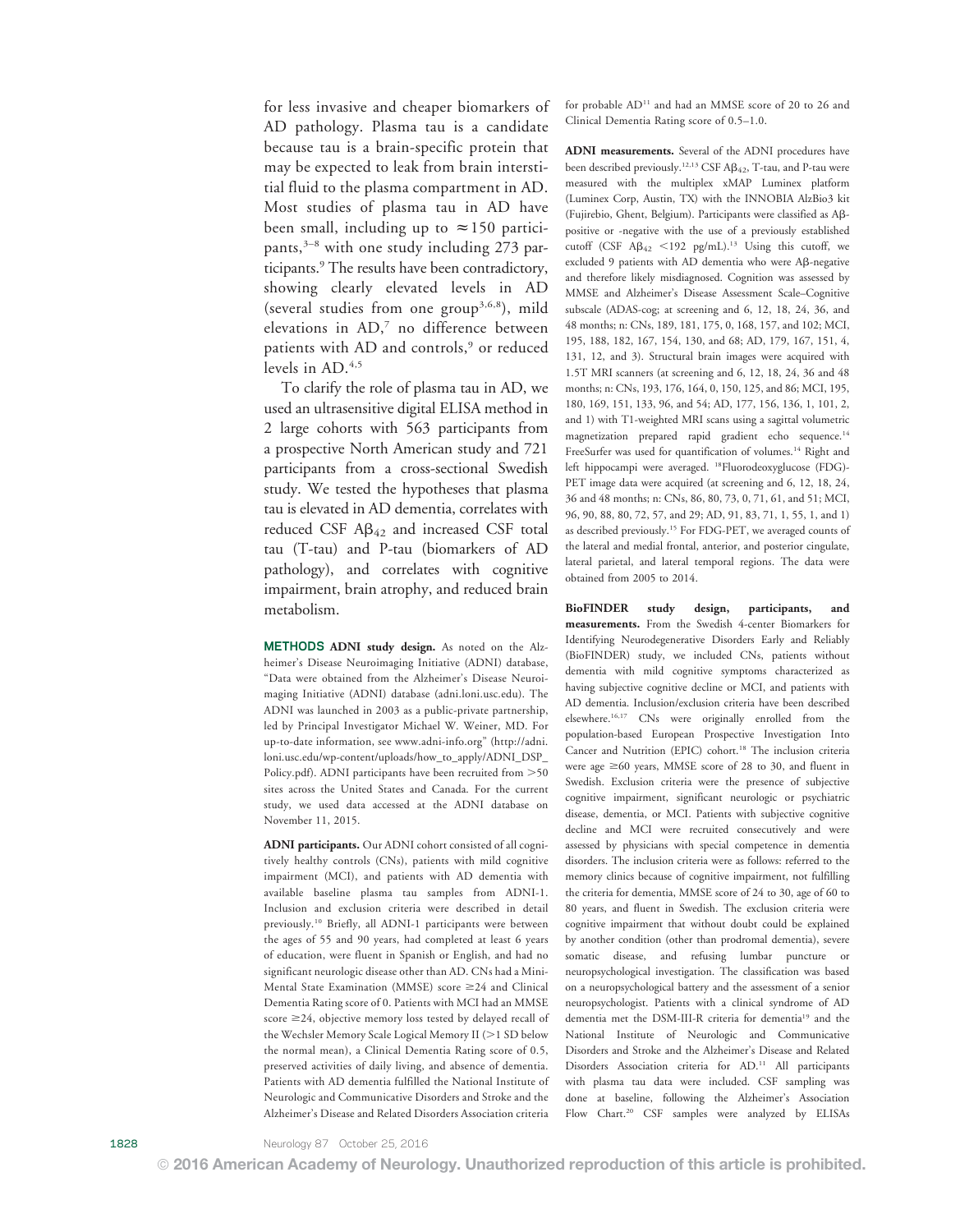| Demographics<br>Table 1                                                                                                                                                                                                        |                    |                 |               |         |                         |             |              |             |         |
|--------------------------------------------------------------------------------------------------------------------------------------------------------------------------------------------------------------------------------|--------------------|-----------------|---------------|---------|-------------------------|-------------|--------------|-------------|---------|
|                                                                                                                                                                                                                                | <b>ADNI cohort</b> |                 |               |         | <b>BioFINDER</b> cohort |             |              |             |         |
|                                                                                                                                                                                                                                | $\overline{5}$     | $\overline{S}$  | Q             | p Value | $\overline{5}$          | cos         | <b>MCI</b>   | Q           | p Value |
| <u>ş</u>                                                                                                                                                                                                                       | 189                | 195             | 179           |         | 274                     | 174         | 212          | 61          |         |
| Age, y                                                                                                                                                                                                                         | 75.9 (4.9)         | (7.5)<br>74.7   | 75.2 (7.4)    | 0.63    | 72.9 (4.9)              | 70.1 (5.8)  | 71.2(5.5)    | 76.4 (4.7)  | < 0.001 |
| M:F (% female)                                                                                                                                                                                                                 | 104:85 (45)        | 64 (33)<br>131: | 93:86 (48)    | 0.0059  | 108:166 (61)            | 78:96 (55)  | 119:92 (44)  | 26:35 (58)  | 0.0030  |
| Education, y                                                                                                                                                                                                                   | 16.0 (2.8)         | (3.0)<br>15.8   | 14.7(3.1)     | < 0.001 | 11.9 (3.7)              | 12.5(3.5)   | 11.1(3.3)    | 9.8(3.4)    | < 0.001 |
| APOE <4, negative:positive (% <4-positive)                                                                                                                                                                                     | 139:50 (27)        | 94:101 (52)     | 57:122 (68)   | < 0.001 | 193.81 (30)             | 106:66 (38) | (67) 707:Z07 | 20:40 (66)  | < 0.001 |
| Plasma tau, ng/L                                                                                                                                                                                                               | 2.58 (1.19)        | (1.32)<br>2.71  | 3.12(1.50)    | 0.0017  | 5.58 (2.51)             | 5.21 (2.72) | 5.46 (2.71)  | 5.37 (2.56) | 0.58    |
| MMSE score                                                                                                                                                                                                                     | 29.1 (0.99)        | (1.78)<br>26.9  | 23.2 (2.06)   | < 0.001 | 29.1 (0.91)             | 28.4 (1.43) | 27.0 (1.85)  | 22.4 (3.75) | < 0.001 |
| CSF AB <sub>42</sub> , ng/L                                                                                                                                                                                                    | 206 (54)           | (55)<br>166     | 134 (26)      | < 0.001 | 660 (187)               | 637 (226)   | 527 (215)    | 365 (101)   | 0.001   |
| CSF T-tau, ng/L                                                                                                                                                                                                                | 69 (30)            | (61)<br>101     | 128 (57)      | < 0.001 | 310 (108)               | 338 (149)   | 395 (183)    | 523 (220)   | < 0.001 |
| CSF P-tau, ng/L                                                                                                                                                                                                                | 25 (15)            | 35 (18)         | 44 (20)       | < 0.001 | 53 (18)                 | 56 (26)     | 64 (30)      | 82 (35)     | < 0.001 |
| MRI ventricle volume, mL                                                                                                                                                                                                       | 36519 (21141)      | 44683 (24607)   | 49878 (24397) | < 0.001 |                         |             |              |             |         |
| MRI hippocampal volume, mL                                                                                                                                                                                                     | 7257 (890)         | 6293 (1094)     | 557 (987)     | < 0.001 |                         |             |              |             |         |
| FDG-PET                                                                                                                                                                                                                        | 1.31 (0.12)        | (0.14)<br>1.20  | 1.09 (0.14)   | < 0.001 |                         |             |              |             |         |
| http://www.ati.mer. And.ati.mer. Alopeimer.dios.co. Alopeimer's Disease Nauroimanal District Disconders for Identifying Naurodenerstive Diserctive Disease Discriming Dalighty. CN – Alopeimer Disease Displicative Displicati |                    |                 |               |         |                         |             |              |             |         |

p Values from nonparametric tests for differences between groups (Kruskal-Wallis test and Fisher exact test as appropriate). Continuous data are mean (SD). Note that plasma tau was analyzed at 2 different Abbreviations: AB42; AD = Alzheimer disease; ADNI = Alzheimer's Disease Neuroimaging Initiative; BioFINDER = Biomarkers for Identifying Neurodegenerative Disorders Early and Reliably; CN = cognitively healthy controls; FDG = <sup>18</sup>fluorodeoxyglucose; MCI = mild cognitive impairment; MMSE = Mini-Mental State Examination; P-tau = phosphorylated tau; SCD = subjective cognitive decline; T-tau = total tau. cognitively healthy controls; FDG = <sup>18</sup>fluorodeoxyglucose; MCI = mild cognitive impairment; MMSE = Mini-Mental State Examination; P-tau = phosphorylated tau; SCD = subjective cognitive decline; T-tau = total tau. p Values from nonparametric tests for differences between groups (Kruskal-Wallis test and Fisher exact test as appropriate). Continuous data are mean (SD). Note that plasma tau was analyzed at 2 different "≺ きこうこう laboratories for ADNI and BioFINDER samples and that different assays were used for CSF biomarkers in ADNI and BioFINDER, as explained in Methods. laboratories for ADNI and BioFINDER samples and that different assays were used for CSF biomarkers in ADNI and BioFINDER, as explained in Methods. ַכ ن<br>+ **1042** 

(INNOTEST, Fujirebio, Gent, Belgium, for  $AB_{42}$  and P-tau; and ADx, EUROIMMUN, Luebeck, Germany, for T-tau). The data were obtained from 2009 to 2015.

Plasma tau measurements. Plasma tau was analyzed with the Human Total Tau kit (research use only grade, Quanterix, Lexington, MA) on the Simoa HD-1 analyzer (CE marker). This is an updated version of the assay described previously<sup>21</sup> that uses a monoclonal capture antibody that reacts with a linear epitope in the midregion of all tau isoforms and a detection antibody that reacts with a linear epitope in the N-terminal region of T-tau. The same method (2 different lots) was used for BioFINDER and ADNI. ADNI samples were analyzed at the Clinical Neurochemistry Laboratory, Sahlgrenska University Hospital, Mölndal, Sweden, and BioFINDER samples were analyzed at Quanterix.

Plasma tau was higher in BioFINDER (mean 5.53 ng/L, SD 2.99 ng/L, median 5.11 ng/L, interquartile range 3.78–6.57 ng/ L) than in ADNI samples (mean 2.80 ng/L, SD 1.35 ng/L, median 2.65 ng/L, interquartile range 1.88–3.44 ng/L). Three ADNI participants (1 CN and 2 MCI; plasma tau  $>$  10 ng/L) and one BioFINDER participant (CN; plasma tau 48.7 ng/L) were extreme outliers and were excluded from all analyses. BioFIND-ER samples had undergone slightly different sample handling than ADNI samples with one less freeze-thaw cycle.

Statistical analysis. First, we tested associations between plasma tau and demographic factors using Mann-Whitney U and Spearman correlation. Second, we tested associations between plasma tau and diagnosis using linear regression adjusted for confounders (with plasma tau as outcome). Third, we tested associations between plasma tau and CSF biomarkers using linear regression adjusted for confounders (with plasma tau as predictor). Fourth, we tested associations between plasma tau and cognition, brain structure, and brain metabolism with longitudinal data using linear mixed-effects models. These models had random intercepts and slopes for time and an unstructured covariance matrix for the random effects and included the interaction between (continuous) time and plasma tau as predictor with adjustment for confounders. To test whether variables were related to study dropout (missing data for cognition, MRI and FDG-PET), we used a generalized mixedeffects model with a binomial response, with plasma tau as predictor of missing data (a missing indicator, true/false, for each study visit). We evaluated interactions between predictors and diagnosis. If they were significant, we performed subgroup analyses within diagnostic groups.

All continuous outcome variables were standardized to facilitate comparisons between modalities. Beta coefficients (which are presented with 95% confidence intervals [CIs]) from linear regressions and linear mixed effects therefore refer to standardized effects ( $\beta = 1$  implies that a 1-ng/L increase in plasma tau was associated with a 1-SD increase in the dependent variable).

We checked model assumptions by inspecting residuals (normality, histograms, q-q plots, linearity, heteroscedasticity, leverage, influence, correlations with fitted values, and predictors of interest). For linear mixed-effects models, we evaluated marginal residuals and conditional residuals. All tests were 2 sided. Significance was determined at  $p < 0.05$ . All statistics were done with R (version 3.2.3, The R Foundation for Statistical Computing).

Standard protocol approvals, registrations, and patient consents. Regional ethics committees of all institutions approved the ADNI study. The Regional Ethics Committee in

Neurology 87 October 25, 2016 1829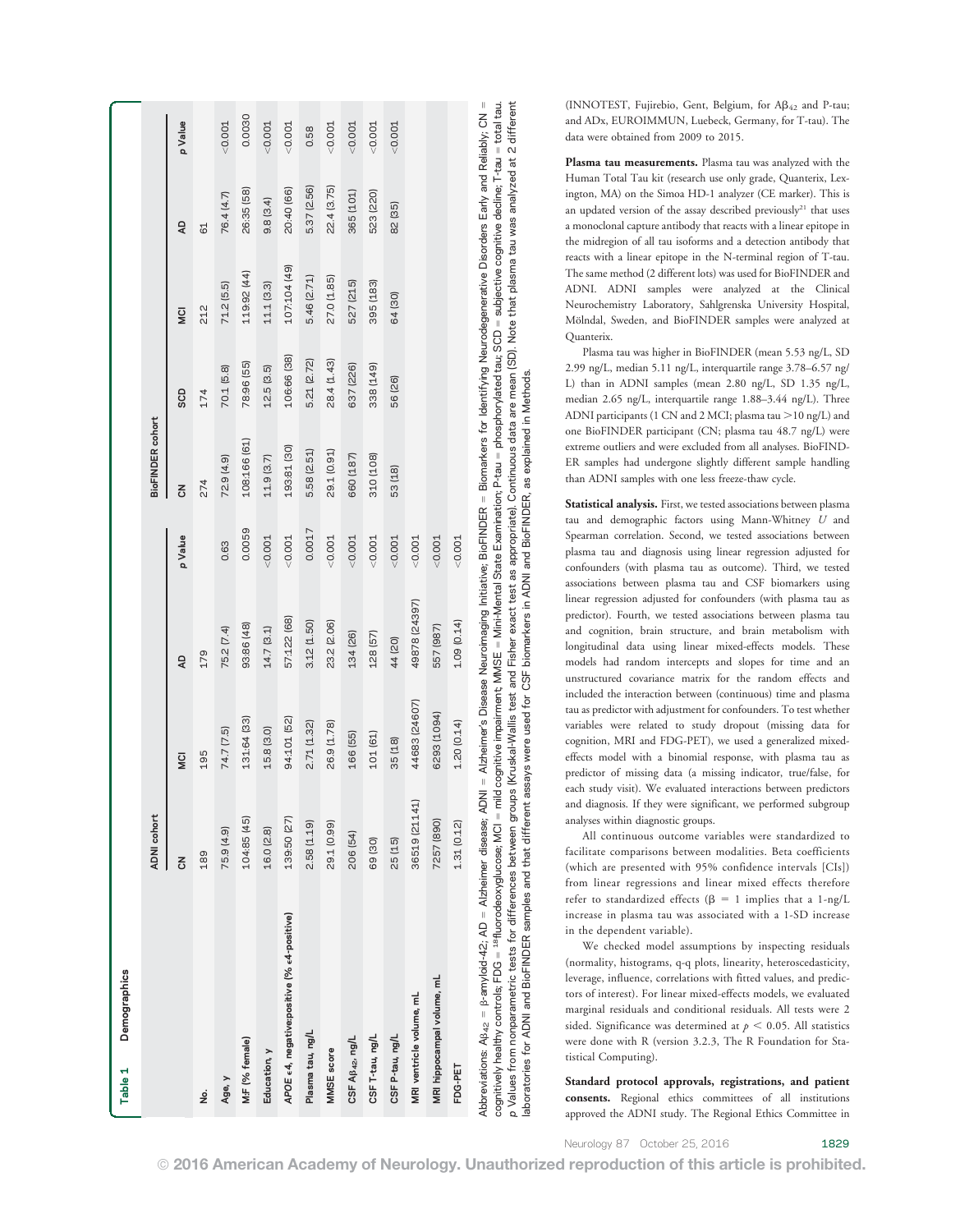

Baseline data from the Alzheimer's Disease Neuroimaging Initiative (ADNI). (A) Plasma tau and diagnosis. p Values from a linear regression model with plasma tau as the dependent variable and diagnosis as a categorical predictor, adjusted for APOE e4, age, and sex. Cognitively healthy controls (CNs) had lower levels than patients with Alzheimer disease (AD;  $\beta$  =  $-0.48$ , 95% confidence interval [CI]  $-0.19$  to 0.78), and patients with mild cognitive impairment (MCI) had lower levels than patients with AD ( $\beta = -0.38$ , 95% CI -0.65 to 0.098). (B) Plasma tau and CSF A $\beta_{42}$ . The trend line is from a linear regression model with plasma tau as the dependent variable and CSF A $\beta_{42}$  as the predictor, adjusted for diagnosis, APOE  $\epsilon$ 4, age, and sex. The shaded area indicates the 95% CI. In a sensitivity analysis, we removed the 2 bottom-right observations. This affected the slope, but plasma tau and CSF  $A\beta_{42}$  were still correlated ( $\beta = -3.99$ , 95% CI -7.68 to 0.30,  $p = 0.034$  compared to  $\beta = -4.86$ , 95% CI -8.38 to 1.33,  $p = 0.0071$  with all observations included). The  $\beta$  coefficients are on the original scale of CSF  $A\beta_{42}$ ; see table 2 for coefficients using standardized data. (C) Plasma tau in diagnostic groups stratified by CSF  $A\beta_{42}$  (A $\beta$ -positive, CSF  $A\beta_{42}$  < 192 ng/L, closed circles; A $\beta$ -negative, CSF A $\beta_{42}$  >192 ng/L, open circles). p Values from a linear regression

Lund, Sweden, approved the BioFINDER study. All study participants gave written informed consent.

RESULTS Table 1 provides demographics. High plasma tau was associated with missing data for MMSE ( $p = 0.0017$ ), ADAS-cog ( $p = 0.00047$ ), and MRI ( $p = 0.036$ ). This was driven by the patients with AD dementia, who had high plasma tau levels and shorter follow-up than the other groups (see above). The effects of plasma tau on longitudinal cognition and volume may therefore be slightly underestimated, although mixed-effect models are robust to missing data associated with covariates.<sup>22</sup>

Plasma tau and demographic factors. Plasma tau did not correlate with age (ADNI:  $\rho = 0.042$ ,  $p = 0.32$ ; BioFINDER:  $\rho = -0.012$ ,  $p = 0.74$ ), sex (ADNI: median 2.67 ng/L for men vs 2.64 ng/L for women,  $p = 0.51$ ; BioFINDER: 4.95 ng/L for men vs 5.24 ng/L for women,  $p = 0.16$ ) or education (AD-NI:  $\rho = -0.067$ ,  $p = 0.11$ ; BioFINDER:  $\rho =$  $-0.044$ ,  $p = 0.24$ ). Plasma tau was slightly increased in  $APOE \in 4$  carriers compared with noncarriers in ADNI (2.75 vs 2.55 ng/L,  $p = 0.022$ ) but not in BioFINDER (5.10 vs 5.11 ng/L,  $p = 0.70$ ).

Plasma tau in different diagnostic groups. In ADNI, plasma tau was higher in patients with AD dementia (figure 1A) compared with CNs and patients with MCI. In contrast, plasma tau did not differ between patients with MCI and CNs ( $\beta$  = -0.11, 95% CI  $-0.38$  to 0.17,  $p = 0.44$ ) or between patients with progressive MCI (diagnosed with AD dementia during the 9-year follow-up,  $n = 105$ ) and CNs ( $\beta =$  $-0.12$ , 95% CI  $-0.42$  to 0.17,  $p = 0.41$ ; results from a model restricted to progressive participants with MCI and CNs). All comparisons were done with linear regressions adjusted for  $APOE \in 4$ , age, and sex.

Plasma tau and biomarkers of Aß pathology. High plasma tau correlated weakly with low CSF  $\text{A}\beta_{42}$  in ADNI (figure 1B, table 2). There was no interaction between plasma tau and diagnosis of CSF  $\text{AB}_{42}$ ; thus, we did not test effects within diagnostic groups. However, in the whole study cohort, we compared

model testing the effect of the combination of diagnostic group and  $A\beta$  status to predict plasma tau, adjusted for APOE  $\epsilon$ 4, age, and sex. Patients with AD had higher plasma tau levels than A $\beta$ -negative CNs ( $\beta$  = 0.62, 95% CI 1.07-0.17), A<sub>B</sub>-positive CNs ( $\beta$  = 0.67, 95% CI 1.16-0.18), A<sub>B</sub>negative patients with MCI ( $\beta$  = 0.90, 95% CI 1.37 - 0.42), and A $\beta$ -positive patients with MCI ( $\beta$  = 0.43, 95% CI 0.78– 0.081), and Ab-positive patients with MCI had higher plasma tau levels than A $\beta$ -negative patients with MCI ( $\beta =$ 0.47, 95% CI 0.90–0.031).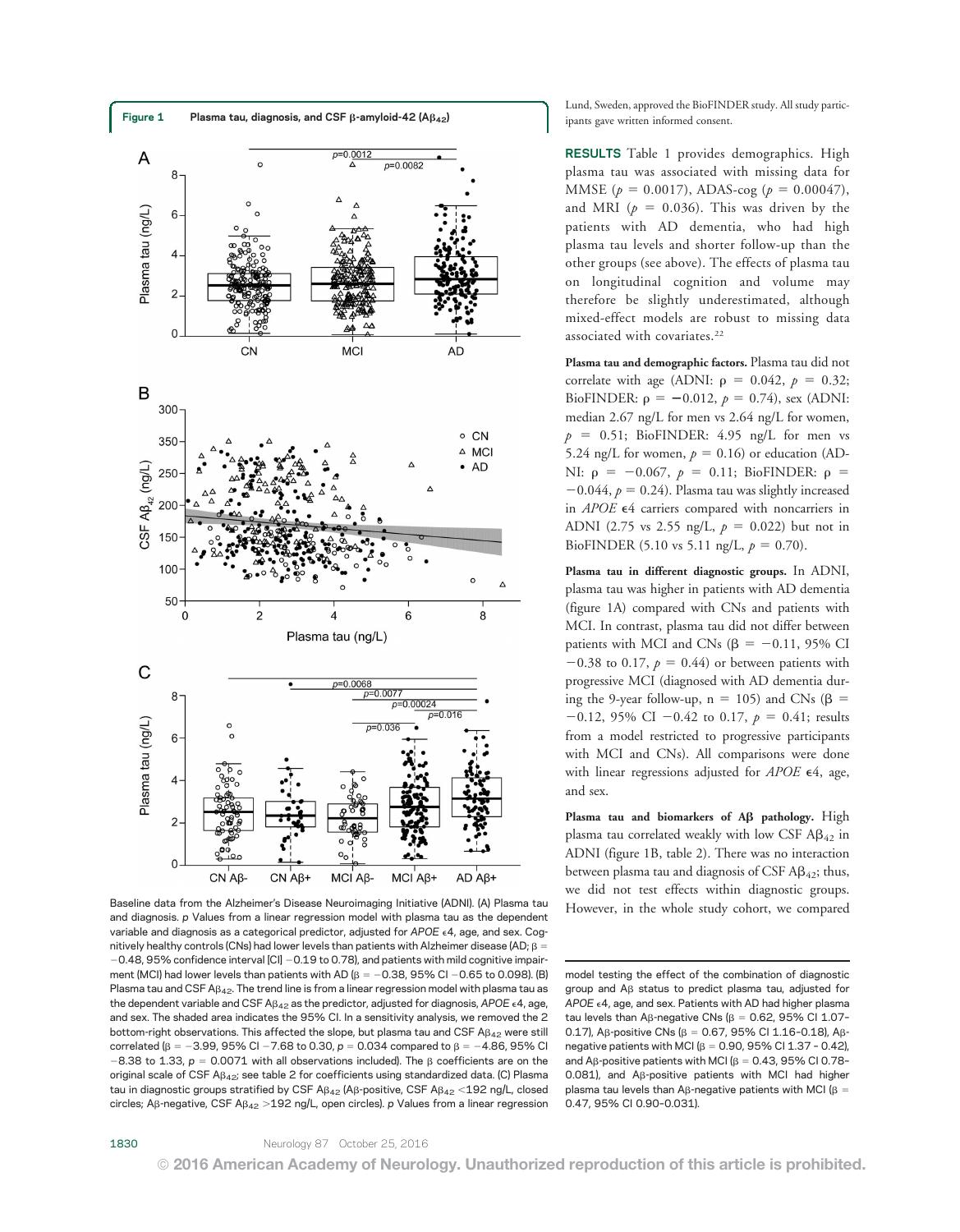| Table 2                | Associations between plasma tau and Alzheimer disease hallmarks in<br>the Alzheimer's Disease Neuroimaging Initiative |                                       |           |  |  |
|------------------------|-----------------------------------------------------------------------------------------------------------------------|---------------------------------------|-----------|--|--|
| Outcome                |                                                                                                                       | <b>B Coefficient (95% CI)</b>         | p Value   |  |  |
| CSF $\mathsf{AB}_{42}$ |                                                                                                                       | $-0.087$ ( $-0.15$ to $-0.024$ )      | 0.0071    |  |  |
| <b>CSF T-tau</b>       |                                                                                                                       | $0.063$ (-0.0092 to 0.14)             | 0.087     |  |  |
| CSF P-tau              |                                                                                                                       | $0.047$ (-0.025 to 0.12)              | 0.20      |  |  |
| <b>MMSE BL</b>         |                                                                                                                       | $-0.017$ ( $-0.041$ to 0.0063)        | 0.15      |  |  |
| <b>MMSEL</b>           |                                                                                                                       | $-0.063$ ( $-0.090$ to $-0.037$ )     | < 0.001   |  |  |
| ADAS-cog BL            |                                                                                                                       | 0.064 (0.034 to 0.094)                | $<$ 0.001 |  |  |
| ADAS-cog L             |                                                                                                                       | 0.060 (0.035 to 0.085)                | < 0.001   |  |  |
| Ventricular volume BL  |                                                                                                                       | 0.059 (0.0074 to 0.11)                | 0.027     |  |  |
| Ventricular volume L   |                                                                                                                       | 0.018 (0.010 to 0.025)                | < 0.001   |  |  |
| Hippocampal volume BL  |                                                                                                                       | $0.0035 (-0.039)$ to $0.046$          | 0.87      |  |  |
| Hippocampal volume L   |                                                                                                                       | $-0.0063$ ( $-0.013$ to $-0.000047$ ) | 0.049     |  |  |
| <b>FDG-PET BL</b>      |                                                                                                                       | $-0.016$ ( $-0.081$ to 0.049)         | 0.63      |  |  |
| FDG-PET L              |                                                                                                                       | $-0.039$ ( $-0.060$ to $-0.019$ )     | < 0.001   |  |  |
|                        |                                                                                                                       |                                       |           |  |  |

Abbreviations:  $A\beta_{42} = \beta$ -amyloid-42; ADAS-cog = Alzheimer's Disease Assessment Scale-Cognitive subscale; BL = baseline; CI = confidence interval; FDG =  $^{18}$ fluorodeoxyglucose;  $L =$  longitudinal; P-tau = phosphorylated tau; T-tau = total tau.

Results are for linear regression (CSF  $\mathsf{A}\beta_{42}$ , CSF T-tau, and CSF P-tau) and linear mixedeffects models (MMSE, ADAS-cog, ventricular volume, hippocampal volume, FDG-PET). Plasma tau was the predictor, adjusted for age, sex, diagnostic group,  $APOE \epsilon 4$ , and education plus intracranial volume (for ventricular and hippocampal volume). All outcome measures are standardized to facilitate comparison between estimates.

> plasma tau between diagnostic groups stratified by  $\overrightarrow{AB}$ , comparing  $\overrightarrow{AB}$ -negative and -positive CNs,  $\overrightarrow{AB}$ negative and -positive patients with MCI, and Abpositive patients with AD (all participants tested simultaneously by linear regression adjusted for  $APOE \in 4$ , age, and sex). Patients with AD dementia had higher plasma tau than all other groups, and Aßpositive patients with MCI had higher plasma tau than A $\beta$ -negative patients with MCI (figure 1C).

> Plasma tau and biomarkers of brain tau pathology. Plasma tau did not correlate significantly with CSF T-tau or CSF P-tau in ADNI (table 2). We tested the interactions for plasma tau by diagnostic group. There was a borderline significance for CSF P-tau, which indicated a possible difference between CNs and patients with MCI for the association between plasma tau and CSF P-tau ( $p = 0.056$ ). In a subgroup analysis, which should be regarded as exploratory, we found associations in the MCI group between plasma tau and CSF T-tau ( $\beta = 0.12$ , 95% CI 0.0089-0.24,  $p = 0.035$ ) and CSF P-tau ( $\beta = 0.13$ , 95% CI 0.016–0.25,  $p = 0.025$ .

> Plasma tau and cognition, atrophy, and brain metabolism. Associations between plasma tau and MMSE score, ADAS-cog, ventricular volume, hippocampal volume, and FDG-PET in ADNI are presented in table 2 and figure 2. High plasma tau was associated

with accelerated decline of MMSE score, high (poor) baseline ADAS-cog and accelerated increase, large baseline ventricular volume and accelerated increase, accelerated decrease of hippocampal volume, and accelerated decline of FDG-PET. Interactions for plasma tau by diagnostic group were significant for MMSE, ADAS-cog, and ventricular volume. We therefore tested models within diagnostic groups for these outcomes. High plasma tau was associated with low baseline MMSE score in AD ( $\beta$  = -0.062, 95%) CI -0.11 to 0.019,  $p = 0.0055$ ) and accelerated decline of MMSE score in MCI  $(\beta = -0.063,$ 95% CI -0.11 to 0.018,  $p = 0.0068$ ), high baseline ADAS-cog ( $\beta = 0.82, 95\%$  CI 0.24–1.40,  $p = 0.0059$ ) and accelerated increase of ADAS-cog in AD ( $\beta$  = 0.81, 95% CI 0.28–1.35,  $p$  = 0.0031), and accelerated increase of ventricular volume in AD ( $\beta$  = 0.026, 95% CI 0.013–0.040,  $p < 0.001$ ). All linear mixed-effects models were adjusted for diagnosis, education, age, sex, and  $APOE \in 4$ .

Plasma tau in the BioFINDER cohort. In BioFINDER, plasma tau did not vary by diagnosis ( $p = 0.16$ –0.83 for comparisons between different groups) or CSF  $AB_{42}$  ( $p = 0.89$ ) but correlated with CSF T-tau and P-tau ( $\beta$  = 0.039, 95% CI 0.013-0.065,  $p =$ 0.0033; and  $\beta$  = 0.032, 95% CI 0.0054–0.059,  $p =$ 0.019; figure 3). To determine whether the associations between plasma tau and CSF biomarkers differed by diagnostic group, we tested the interaction between plasma tau and diagnosis, which was present for AD and CSF T-tau ( $p = 0.0051$ ), and there was a tendency for an association between AD and CSF P-tau ( $p = 0.051$ ). This indicated that the relationship between plasma tau and CSF tau biomarkers differed between CNs and AD, and we found associations only in AD dementia (CSF T-tau,  $\beta = 0.13$ , 95% CI 0.039–0.22,  $p = 0.0057$ ; CSF P-tau,  $\beta =$ 0.093, 95% CI 0.00058-0.19,  $p = 0.049$ ). Plasma tau was not associated with MMSE score ( $p = 0.77$ ). Models were adjusted for age, sex,  $APOE \in 4$ , diagnosis, and (for MMSE) education.

DISCUSSION We evaluated an ultrasensitive method for tau in plasma and found several associations supporting that plasma tau partly reflects brain pathology. High plasma tau was found in patients with AD dementia compared to CNs and patients with MCI (in ADNI), was associated with low CSF  $AB_{42}$  (in ADNI), was associated with high CSF tau biomarkers (in BioFINDER), was found in  $APOE \in 4$ carriers (in ADNI), and was associated with poor cognition at baseline and accelerated worsening of cognition (in ADNI), large ventricular volumes at baseline and accelerated atrophy (in ADNI), and accelerated decrease in cortical glucose metabolism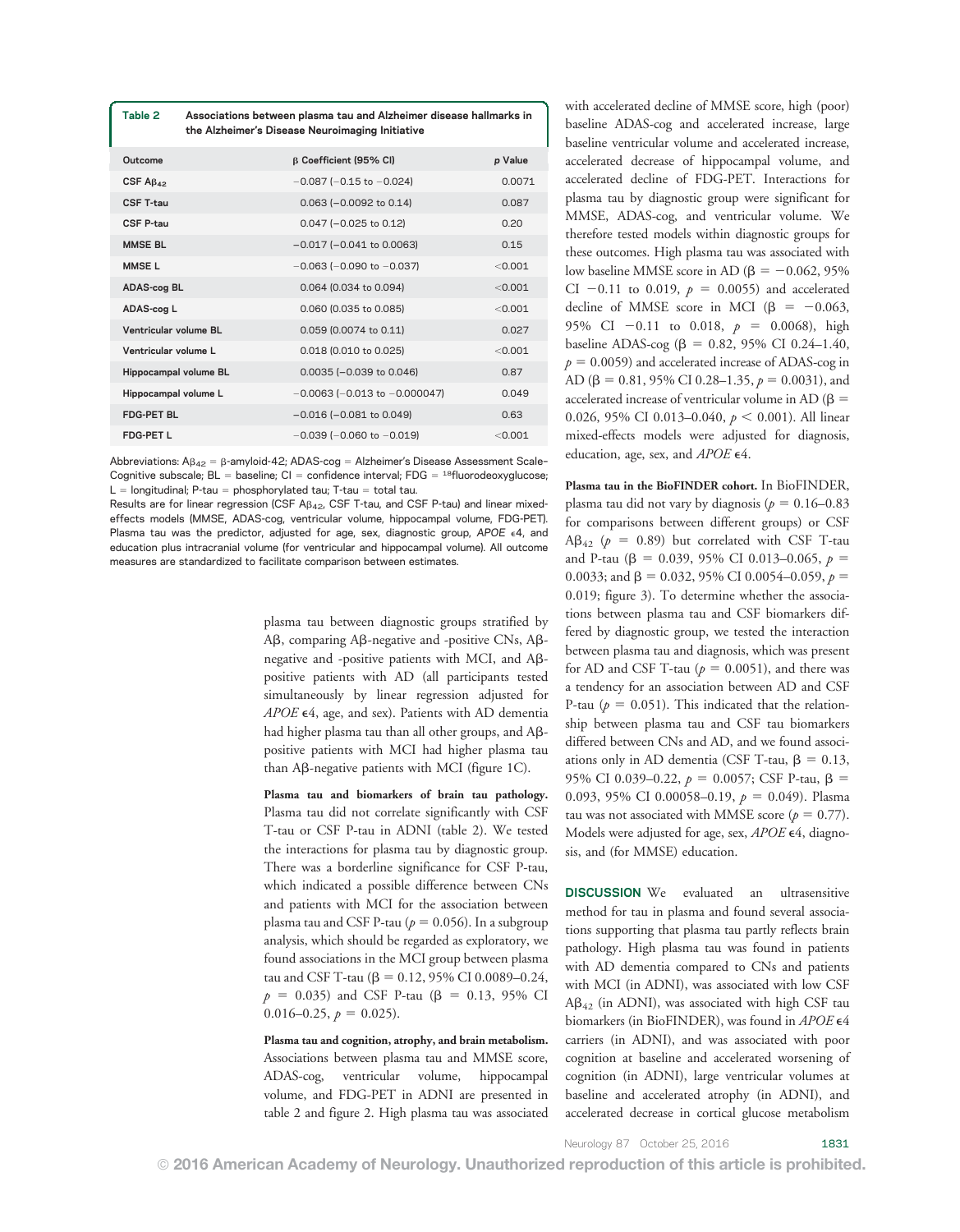

Longitudinal data from the Alzheimer's Disease Neuroimaging Initiative (ADNI). Plasma tau was associated with significantly greater decline of Mini-Mental State Examination (MMSE) over time (A), lower Alzheimer's Disease Assessment Scale–Cognitive subscale (ADAS-cog) at baseline and greater increase in ADAS-cog over time (B; y axis reversed to facilitate comparisons), slightly greater decline of hippocampal volume over time (C), greater ventricular volume at baseline and greater increase in ventricular volume over time (D; y axis reversed to facilitate comparisons), and greater decline in FDG-PET over time (E). The error bars are 95% confidence intervals of the mean effects. All measures were standardized to facilitate comparisons between modalities. All results are from linear mixed-effects models, adjusted for diagnosis, APOE <sub>€</sub>4, education, age, sex, and (for hippocampus and ventricles) intracranial volume. Plasma tau was used as a continuous predictor, but for visualization purposes, the graphs show results for quartiles (Q1, plasma tau <1.88 ng/L; Q2, plasma tau <2.65 ng/L; Q3, plasma tau  $<$ 3.44 ng/L; Q4, plasma tau  $<$ 8.89 ng/L).

(in ADNI). No associations were seen in unexpected or illogical directions. The results suggest that plasma tau partly reflects AD pathology, but the mild associations and the varying results between the cohorts suggest that plasma tau alone is insufficient as an AD biomarker. This is different from CSF tau, which has high diagnostic accuracy for AD.<sup>23</sup>

Patients with AD had increased plasma tau in AD-NI, but this was not replicated in BioFINDER. The small increase in patients with AD was similar to that in a previous study on another cohort, $7$  while other studies failed to detect differences between CNs, patients with MCI, and patients with AD9 or found reduced plasma tau in patients with AD compared with CNs, patients with MCI,<sup>4</sup> or those with vascular dementia.5 One group used an immunomagnetic reduction assay for plasma tau<sup>8</sup> with high separation between CNs and patients with AD (sensitivity and specificity  $>$ 90%<sup>3,6,8</sup>). Those findings await replication by independent groups.

Plasma tau was associated with CSF biomarkers of AB and tau. The associations were weak and differed between ADNI and BioFINDER. In ADNI, high plasma tau was associated with low CSF  $\text{AB}_{42}$ , and patients with AD had higher plasma tau than all other groups, including  $\mathsf{AB}\text{-}\mathsf{positive}$  patients with MCI, who had higher plasma tau than  $\overline{AB}$ -negative patients with MCI. The association with  $\text{AB}$  was not seen in BioFINDER, in which high plasma tau was instead associated with slightly increased CSF T-tau and P-tau. In ADNI, there was a tendency for an association between plasma tau and CSF T-tau. Together,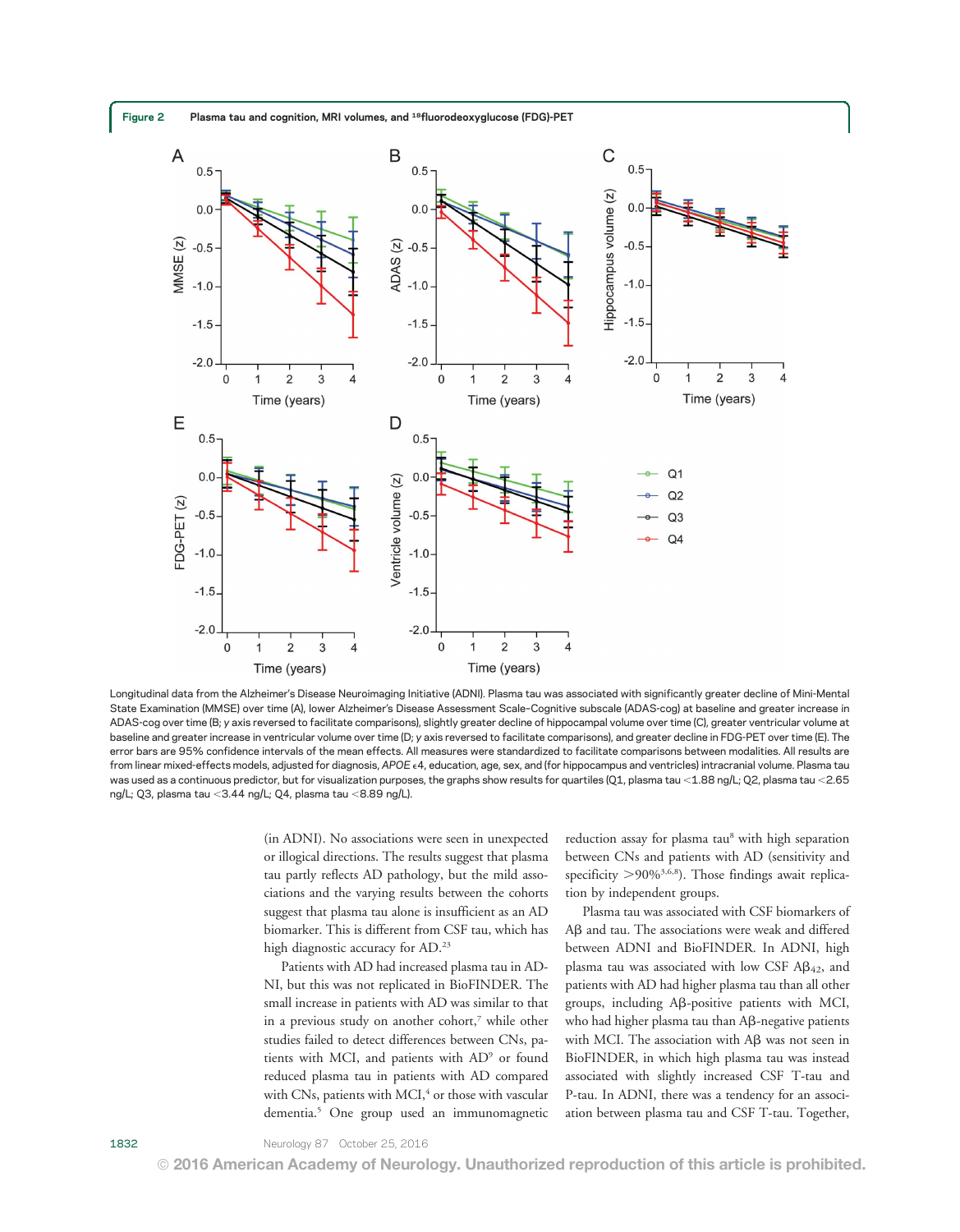

Data from Biomarkers for Identifying Neurodegenerative Disorders Early and Reliably (BioFINDER). The trend lines are for the associations between plasma tau and CSF Ttau ( $\beta = 6.46$ , 95% confidence interval [CI] 2.17-10.76,  $p = 0.0033$ ; A) and P-tau ( $\beta = 0.87$ , 95% CI 0.15-1.58,  $p = 0.034$ ; B) in linear regression models adjusted for APOE e4, diagnosis, age, and sex. The shaded areas indicate 95% CI. The  $\beta$  coefficients are on the original scales of CSF T-tau and P-tau; see the text for coefficients using standardized data.  $AD =$  Alzheimer disease;  $CN =$  cognitively healthy controls;  $MCI = mild cognitive impairment; SCD = subject$ tive cognitive decline.

these findings suggest that plasma tau captures some information about AD pathology. Previous smaller studies failed to find associations between plasma tau and CSF tau<sup>7</sup> or PET A $\beta$  biomarkers.<sup>6</sup>

High plasma tau was associated with cognitive impairment, brain atrophy, and brain hypometabolism in ADNI. The associations were significant at baseline (for ADAS-cog and ventricular volume) and over time (for MMSE, ADAS-cog, hippocampal volume, ventricular volume, and FDG-PET) and were seen mainly in AD and MCI. This suggests that elevated plasma tau is related to disease activity particularly in late clinical stages. Few studies have reported these analyses for plasma tau. One study using the

immunomagnetic reduction assay found associations between high plasma tau and small volume of gray matter, hippocampus, and amygdala, but it is not clear if those associations were corrected for diagnostic group.<sup>3</sup>

This study is the largest published on plasma tau, but it is not without limitations. ADNI and BioFINDER samples were handled with different protocols and analyzed at different laboratories with different kit lots, which may have contributed to the varying results. Some ADNI participants had plasma tau below the lower limit of quantification of the assay (14 CNs, 11 patients with MCI, 10 patients with AD). These measurements are uncertain but they were included because excluding them would have biased the data toward higher plasma tau (excluding them did not change the main results, data not shown). Another limitation is that we used only one plasma tau assay. It is possible that other assays capture tau fragments that are less sensitive to peripheral degradation and more likely to reflect AD pathology. A final limitation is that we did not covary for copathologies that may affect plasma tau levels.

We found associations between elevated plasma tau and AD hallmarks, but the associations were mild and differed between cohorts. Our longitudinal data suggest that high plasma tau is associated with rapid progression in later disease stages. The large study sample supports generalization of these results. Future studies should include longitudinal measurements to explore whether plasma tau is sensitive to intraindividual changes during the progression of AD and an assessment of plasma tau across neurodegenerative diseases. This would increase the usability of plasma tau as an AD biomarker, particularly in clinical trials for patient enrichment and stratification.

### AUTHOR CONTRIBUTIONS

Drafting the manuscript: N.M. Revising the manuscript for content: all authors. Study concept or design: N.M., O.H., D.B., C.A.T.H., K.B., H.Z. Analysis or interpretation of data: N.M., O.H., K.B., H.Z. Contribution of vital reagents/tools/patents: D.H., A.J., C.A.T.H., D.B., L.S. Acquisition of data: U.A., S.P., D.H., A.J., E.S., J.Q.T., L.M.S., L.S. Statistical analysis: N.M. Study supervision or coordination: N.M., O.H., K. B., U.A. Obtaining funding: N.M., O.H., D.B., C.A.T.H., K.B., H.Z., M.W.W.

### ACKNOWLEDGMENT

The authors would like to thank the Swedish BioFINDER study group.

#### STUDY FUNDING

Data collection and sharing for this project were funded by the AD-NI (National Institutes of Health grant U01 AG024904) and DOD ADNI (Department of Defense award number W81XWH-12-2- 0012). ADNI is funded by the National Institute on Aging, the National Institute of Biomedical Imaging and Bioengineering, and through generous contributions from the following: Alzheimer's Association; Alzheimer's Drug Discovery Foundation; Araclon

Neurology 87 October 25, 2016 1833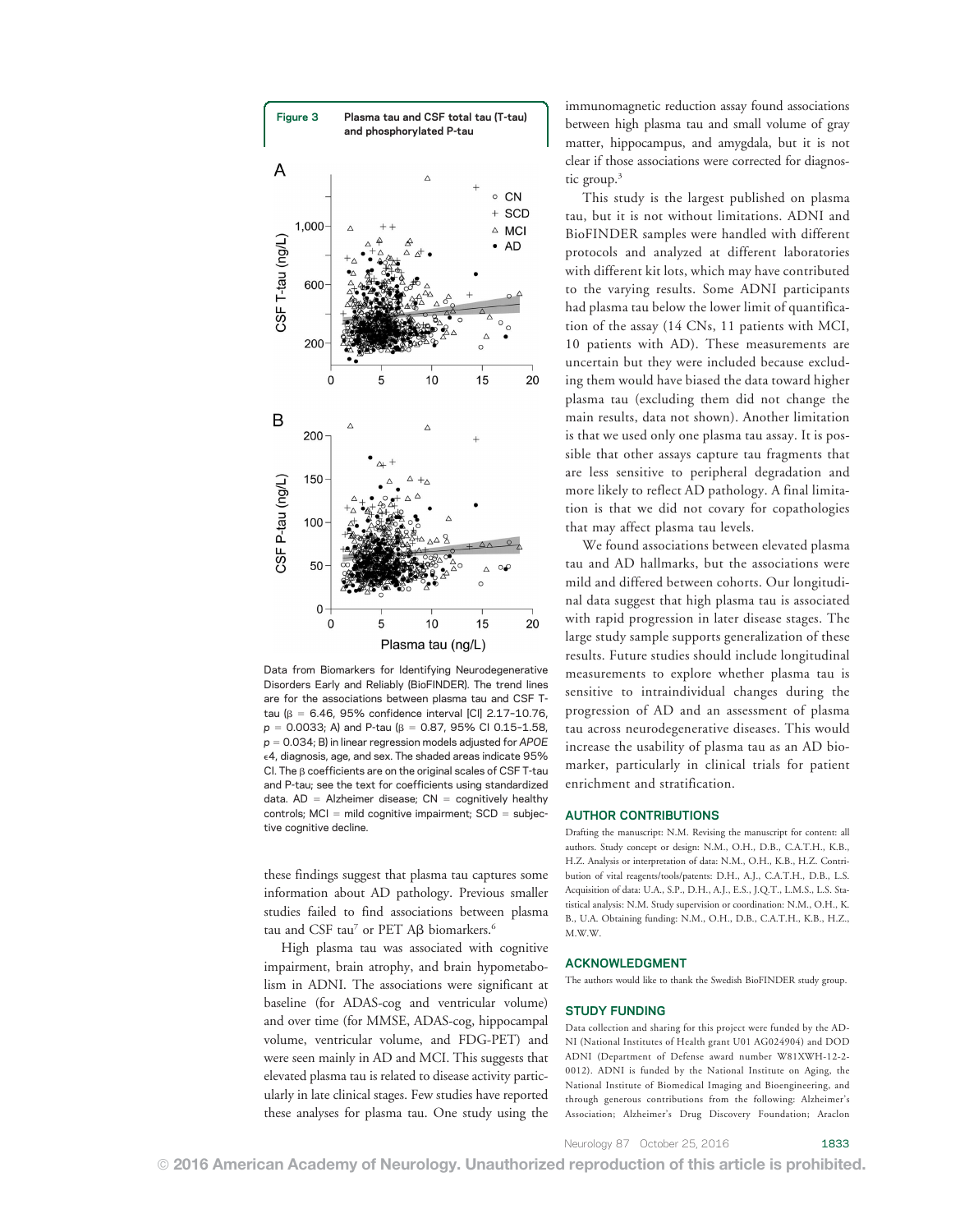Biotech; BioClinica, Inc; Biogen Idec Inc; Bristol-Myers Squibb Company; Eisai Inc; Elan Pharmaceuticals, Inc; Eli Lilly and Company; EuroImmun; F. Hoffmann-La Roche Ltd and its affiliated company Genentech, Inc; Fujirebio; GE Healthcare; IXICO Ltd; Janssen Alzheimer Immunotherapy Research & Development, LLC; Johnson & Johnson Pharmaceutical Research & Development LLC; Medpace, Inc; Merck & Co, Inc; Meso Scale Diagnostics, LLC; NeuroRx Research; Neurotrack Technologies; Novartis Pharmaceuticals Corporation; Pfizer Inc; Piramal Imaging; Servier; Synarc Inc; and Takeda Pharmaceutical Company. The Canadian Institutes of Health Research is providing funds to support ADNI clinical sites in Canada. Private sector contributions are facilitated by the Foundation for the National Institutes of Health [\(www.fnih.](http://www.fnih.org) [org\)](http://www.fnih.org). The grantee organization is the Northern California Institute for Research and Education, and the study is coordinated by the Alzheimer's Disease Cooperative Study at the University of California, San Diego. ADNI data are disseminated by the Laboratory for Neuro Imaging at the University of Southern California. This research was also supported by grants from the Swedish Alzheimer Foundation, the Greta and Johan Kock Foundation, the Thelma Zoega Foundation, the Torsten Söderberg Foundation at the Royal Swedish Academy of Sciences, the Strategic Research Area of Neuroscience at Lund University (MultiPark), the European Research Council, the Swedish Research Council, the Strategic Research Area MultiPark (Multidisciplinary Research in Parkinson's Disease) at Lund University, the Crafoord Foundation, the Swedish Brain Foundation, the Knut and Alice Wallenberg Foundation, and the Swedish federal government under the ALF agreement. N.M. had full access to all the data in the study and takes responsibility for the integrity of the data and the accuracy of the data analysis. Janssen provided funding for the Quanterix analysis of the BioFINDER cohort. No sponsor had any role in the design and conduct of the study; collection, management, analysis, and interpretation of the data; and preparation, review, or approval of the manuscript; and decision to submit the manuscript for publication.

### **DISCLOSURE**

N. Mattsson reports no disclosures relevant to the manuscript. H. Zetterberg is a cofounder of Brain Biomarker Solutions in Gothenburg AB, a GU Holding–based platform company at the University of Gothenburg. S. Janelidze, P. Insel, U. Andreasson, E. Stromrud, and S. Palmqvist report no disclosures relevant to the manuscript. D. Baker works for Janssen R&D, which provided funding for this work. C. Tan Hehir is an employee of General Electric. A. Jeromin is a paid advisor to Quanterix Corp and holds stock options. D. Henlon and L. Song report no disclosures relevant to the manuscript. L. Shaw receives funding from NIH/NIA ADNI U01 grant AG024904 and MJFox Foundation for Parkinson's Disease Research; provides quality control advice to Fujirebio-Europe as part of the ADNI Biomarker Core responsibilities; and is a consultant for Eli Lilly, Novartis, and Janssen. J. Trojanowski may accrue revenue in the future on patents submitted by the University of Pennsylvania wherein he is coinventor and he received revenue from the sale of Avid to Eli Lily as coinventor on imaging-related patents submitted by the University of Pennsylvania. He receives research support from the NIH, GSK, Janssen, Biogen, and several nonprofits. M. Weiner has been on scientific advisory boards for Pfizer and BOLT International; has been a consultant for Pfizer Inc, Janssen, KLJ Associates, Easton Associates, Harvard University, inThought, INC Research, Inc, University of California, Los Angeles, Alzheimer's Drug Discovery Foundation, and Sanofi-Aventis Group; has received funding for travel from Pfizer, AD PD meeting, Paul Sabatier University, Novartis, Tohoku University, MCI Group, France, Travel eDreams, Inc, Neuroscience School of Advanced Studies (NSAS), Danone Trading, BV, and CTAD ANT Congress; serves as an associate editor of Alzheimer's & Dementia; has received honoraria from Pfizer, Tohoku University, and Danone Trading, BV; has research support from Merck, Avid, Department of Defense, and Veterans Affairs; and has stock options in Synarc and Elan. O. Hansson reports no disclosures relevant to the manuscript. K. Blennow has served as advisory boards for Roche

Diagnostics and IBL International and is a cofounder of Brain Biomarker Solutions in Gothenburg AB, a GU Holding–based platform company at the University of Gothenburg. Go to [Neurology.org](http://neurology.org/lookup/doi/10.1212/WNL.0000000000003246) for full disclosures.

Received October 16, 2015. Accepted in final form July 12, 2016.

#### REFERENCES

- 1. Blennow K, Mattsson N, Schöll M, Hansson O, Zetterberg H. Amyloid biomarkers in Alzheimer's disease. Trends Pharmacol Sci 2015;36:297–309.
- 2. Mattsson N, Carrillo MC, Dean RA, et al. Revolutionizing Alzheimer's disease and clinical trials through biomarkers. Alzheimers Dement Diagn Assess Dis Monit 2015;1:412–419.
- 3. Chiu MJ, Chen YF, Chen TF, et al. Plasma tau as a window to the brain-negative associations with brain volume and memory function in mild cognitive impairment and early Alzheimer's disease. Hum Brain Mapp 2014;35: 3132–3142.
- 4. Sparks DL, Kryscio RJ, Sabbagh MN, et al. Tau is reduced in AD plasma and validation of employed ELISA methods. Am J Neurodegener Dis 2012;1:99–106.
- 5. Krishnan S, Rani P. Evaluation of selenium, redox status and their association with plasma amyloid/tau in Alzheimer's disease. Biol Trace Elem Res 2014;158:158–165.
- 6. Tzen KY, Yang SY, Chen TF, et al. Plasma  $A\beta$  but not tau is related to brain PiB retention in early Alzheimer's disease. ACS Chem Neurosci 2014;5:830–836.
- 7. Zetterberg H, Wilson D, Andreasson U, et al. Plasma tau levels in Alzheimer's disease. Alzheimers Res Ther 2013;5:9.
- 8. Chiu MJ, Yang SY, Horng HE, et al. Combined plasma biomarkers for diagnosing mild cognition impairment and Alzheimer's disease. ACS Chem Neurosci 2013;4:1530–1536.
- 9. Wang T, Xiao S, Liu Y, et al. The efficacy of plasma biomarkers in early diagnosis of Alzheimer's disease. Int J Geriatr Psychiatry 2014;29:713–719.
- 10. Petersen RC, Aisen PS, Beckett LA, et al. Alzheimer's disease neuroimaging initiative (ADNI): clinical characterization. Neurology; 2010;74:201–209.
- 11. McKhann G, Drachman D, Folstein M, Katzman R, Price D, Stadlan EM. Clinical diagnosis of Alzheimer's disease: report of the NINCDS-ADRDA Work Group under the auspices of Department of Health and Human Services Task Force on Alzheimer's Disease. Neurology 1984;34:939–944.
- 12. Portelius E, Zetterberg H, Skillbäck T, et al. Cerebrospinal fluid neurogranin: relation to cognition and neurodegeneration in Alzheimer's disease. Brain J Neurol 2015;138: 3373–3385.
- 13. Shaw LM, Vanderstichele H, Knapik-Czajka M, et al. Cerebrospinal fluid biomarker signature in Alzheimer's Disease Neuroimaging Initiative subjects. Ann Neurol 2009;65:403–413.
- 14. Jack CR Jr, Bernstein MA, Fox NC, et al. The Alzheimer's Disease Neuroimaging Initiative (ADNI): MRI methods. J Magn Reson Imaging JMRI 2008;27:685–691.
- 15. Landau SM, Mintun MA, Joshi AD, et al. Amyloid deposition, hypometabolism, and longitudinal cognitive decline. Ann Neurol 2012;72:578–586.
- 16. Palmqvist S, Zetterberg H, Blennow K, et al. Accuracy of brain amyloid detection in clinical practice using cerebrospinal fluid  $\beta$ -amyloid 42: a cross-validation study against